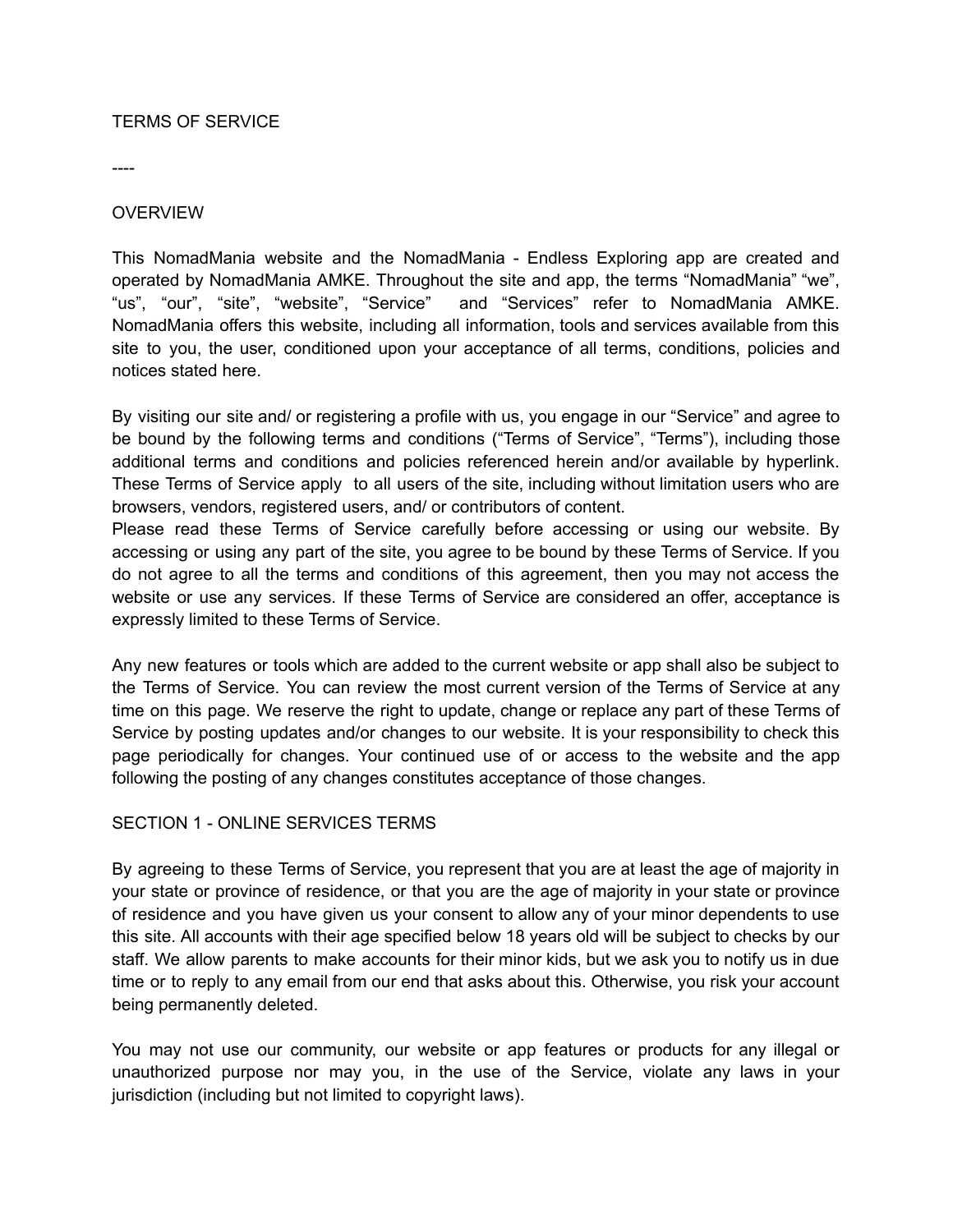A breach or violation of any of the Terms will result in an immediate termination of your account.

# SECTION 2 - GENERAL CONDITIONS

We reserve the right to refuse service to anyone for any reason at any time.

You understand that your data may be transferred unencrypted and involve (a) transmissions over various networks; and (b) changes to conform and adapt to technical requirements of connecting networks or devices.

You agree not to reproduce, duplicate, copy, sell, resell or exploit any portion of NomadMania or its members for your personal gain without written permission by us.

We allow and encourage sharing of your own travel data found on the website, but we ask you to respect other members' right to privacy and to protect other member's best interest.

You understand that by creating a profile with NomadMania, you are sharing two sets of data with us:

- Private (referred in further text as private profile data) which includes your email address, and date of birth;
- Public (referred in further text as public profile data) which includes all other data, not specified under private profile data.

You agree that all of your public profile data is shared at all times through other members. We do not share private profile data on your profile nor with third parties, unless specified otherwise.

You agree that we reserve the right to share your private profile data and public profile data with third parties if that is crucial for us conducting business and further development of our website and app, as per our **EU GDPR** - privacy policy [agreement.](https://nomadmania.travel/gdpr.html)

You agree that your profile and all the data publicly disclosed on this profile are always fully available and visible to other members.

You agree that NomadMania is not in any way responsible for other members accessing, sharing and disclosing your public personal profile data.

# SECTION 3 - ACCURACY, COMPLETENESS AND TIMELINESS OF INFORMATION

We are not responsible if information made available on this site is not accurate, complete or current. The material on this site is provided for general information only and should not be relied upon or used as the sole basis for making decisions without consulting primary, more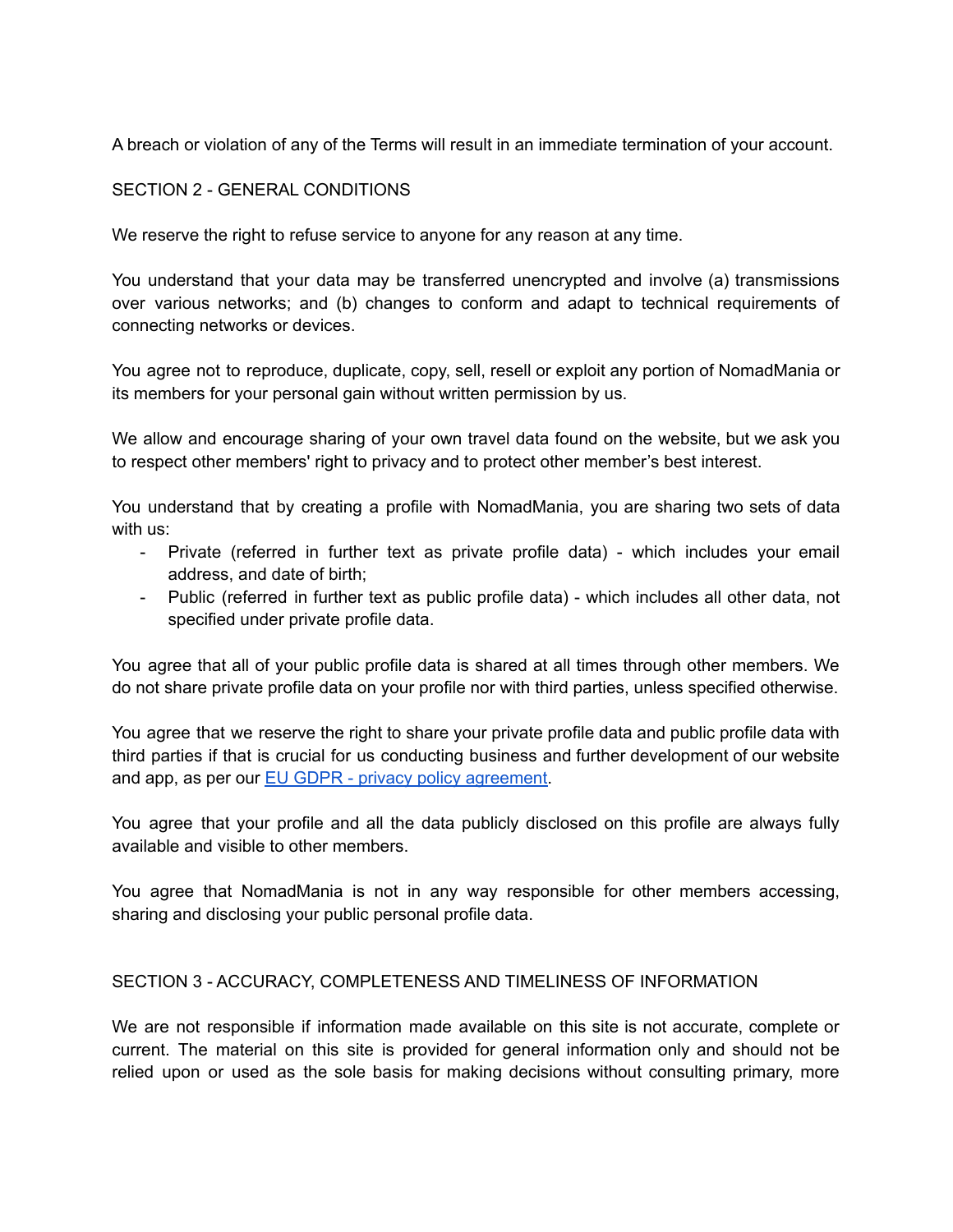accurate, more complete or more timely sources of information. Any reliance on the material on this site is at your own risk.

This site may contain certain historical information. Historical information, necessarily, is not current and is provided for your reference only. We reserve the right to modify the contents of this site at any time, but we have no obligation to update any information on our site. You agree that it is your responsibility to monitor changes to our site.

# SECTION 4 - MODIFICATIONS TO THE SERVICES

We reserve the right at any time to modify or discontinue the services (or any part or content thereof) without notice at any time.

We shall not be liable for loss of any personal travel records stored on NomadMania as a result of modification, suspension or discontinuance of the Service. NomadMania will always do its best to notify its users in case of any problems of such sort, but will not be liable for the consequences.

#### SECTION 5 - AVAILABILITY OF OUR SERVICES

Certain services may be available exclusively online through the website. These services may have limited availability through the app.

#### SECTION 6 - OPTIONAL TOOLS OR SERVICES

We may provide you with access to third-party tools or services over which we neither monitor nor have any control nor input.

You acknowledge and agree that we provide access to such tools and services "as is" and "as available" without any warranties, representations or conditions of any kind and without any endorsement. We shall have no liability whatsoever arising from or relating to your use of optional third-party tools or services.

Any use by you of optional websites, tools or services offered through our site is entirely at your own risk and discretion and you should ensure that you are familiar with and approve of the terms on which they are provided by the relevant third-party provider(s).

We may also, in the future, offer new services and/or features through the website (including, the release of new tools and resources). Such new features and/or services shall also be subject to these Terms of Service.

#### SECTION 7 - THIRD-PARTY LINKS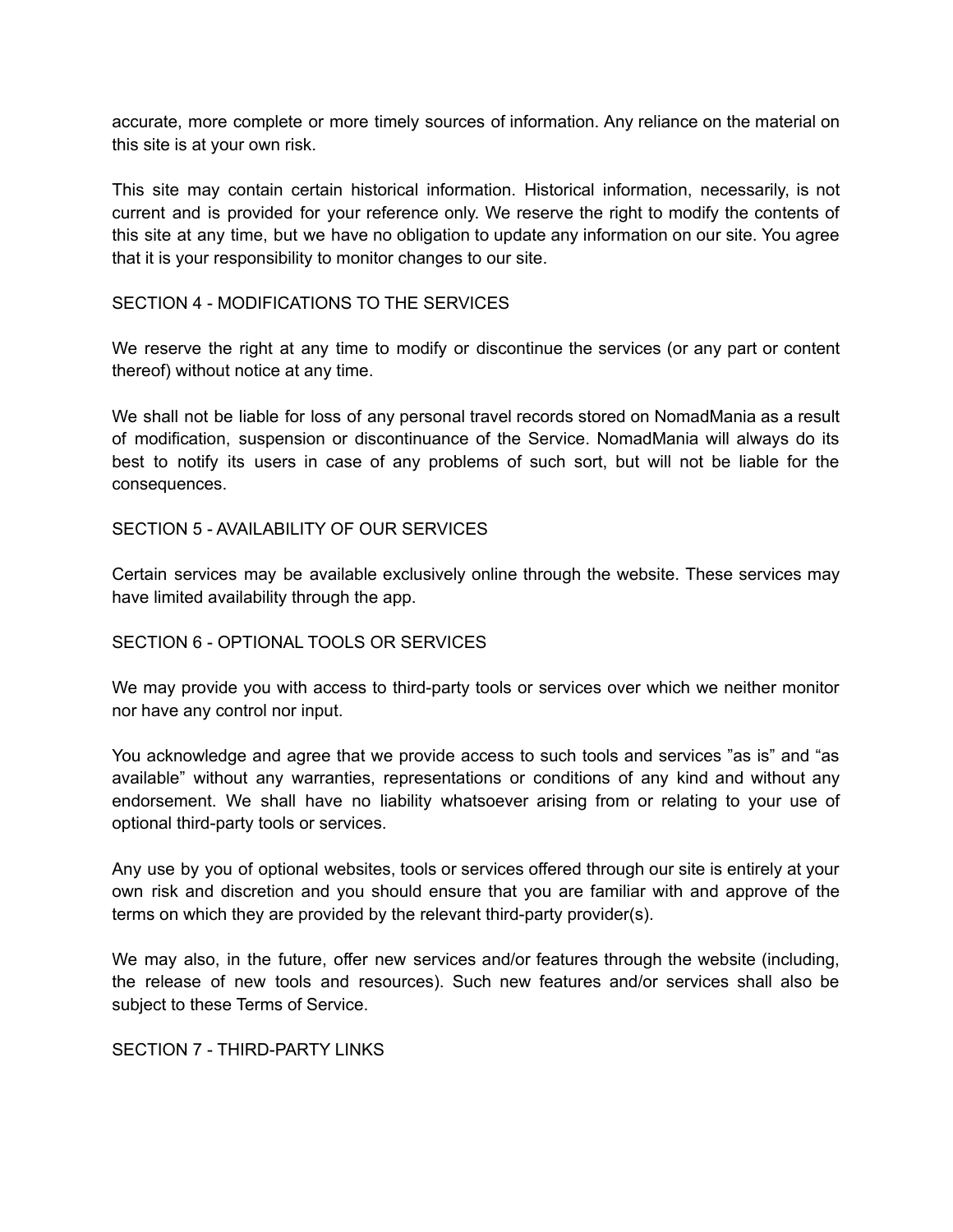Certain content and services available via NomadMania may include materials from third-parties.

Third-party links on this site may direct you to third-party websites that are not affiliated with us. We are not responsible for examining or evaluating the content or accuracy and we do not warrant and will not have any liability or responsibility for any third-party materials or websites, or for any other materials, products, or services of third-parties.

We are not liable for any harm or damages related to the purchase or use of goods, services, resources, content, or any other transactions made in connection with any third-party websites. Please review carefully the third-party's policies and practices and make sure you understand them before you engage in any interaction and/or transaction. Complaints, claims, concerns, or questions regarding third-party websites should be directed to the third-party.

# SECTION 8 - USER CONTRIBUTIONS, PHOTOS, FEEDBACK AND OTHER SUBMISSIONS

If you send certain specific submissions (for example content proposal entries) or without a request from us you send creative ideas, suggestions, proposals, plans, upload photographs or other materials, whether through NomadMania, online, by email, by postal mail, or otherwise (collectively, 'contributions'), you agree that we may, at any time, without restriction, edit, copy, publish, distribute, translate and otherwise use in any medium any contributions that you forward to us. We are and shall be under no obligation (1) to maintain any contributions in confidence; (2) to pay compensation for any contributions; or (3) to respond to any comments or other contributions.

We may, but have no obligation to, monitor, edit or remove content that we determine in our sole discretion are unlawful, offensive, threatening, libelous, defamatory, pornographic, obscene or otherwise objectionable or violates any party's intellectual property or these Terms of Service.

You agree that your contributions will not violate any right of any third-party, including copyright, trademark, privacy, personality or other personal or proprietary right. You further agree that your contributions will not contain libelous or otherwise unlawful, abusive or obscene material, or contain any computer virus or other malware that could in any way affect the operation of NomadMania or any related website or any of its users. You may not use a false e-mail address, pretend to be someone other than yourself, or otherwise mislead us or third-parties as to the origin of any contributions. You are solely responsible for any contributions you make and their accuracy. We take no responsibility and assume no liability for any comments posted by you or any third-party.

We strongly encourage upload of photographs only related to the travel destinations featured with us and no personal photos. We will keep our right to curate, delete and limit access to any uploaded content that we deem not relatable. Any personal photos will not be kept should we run out of space to store them. Any photographs uploaded to the website can and will be used all over the NomadMania tools and services, as well as for marketing or other purposes such as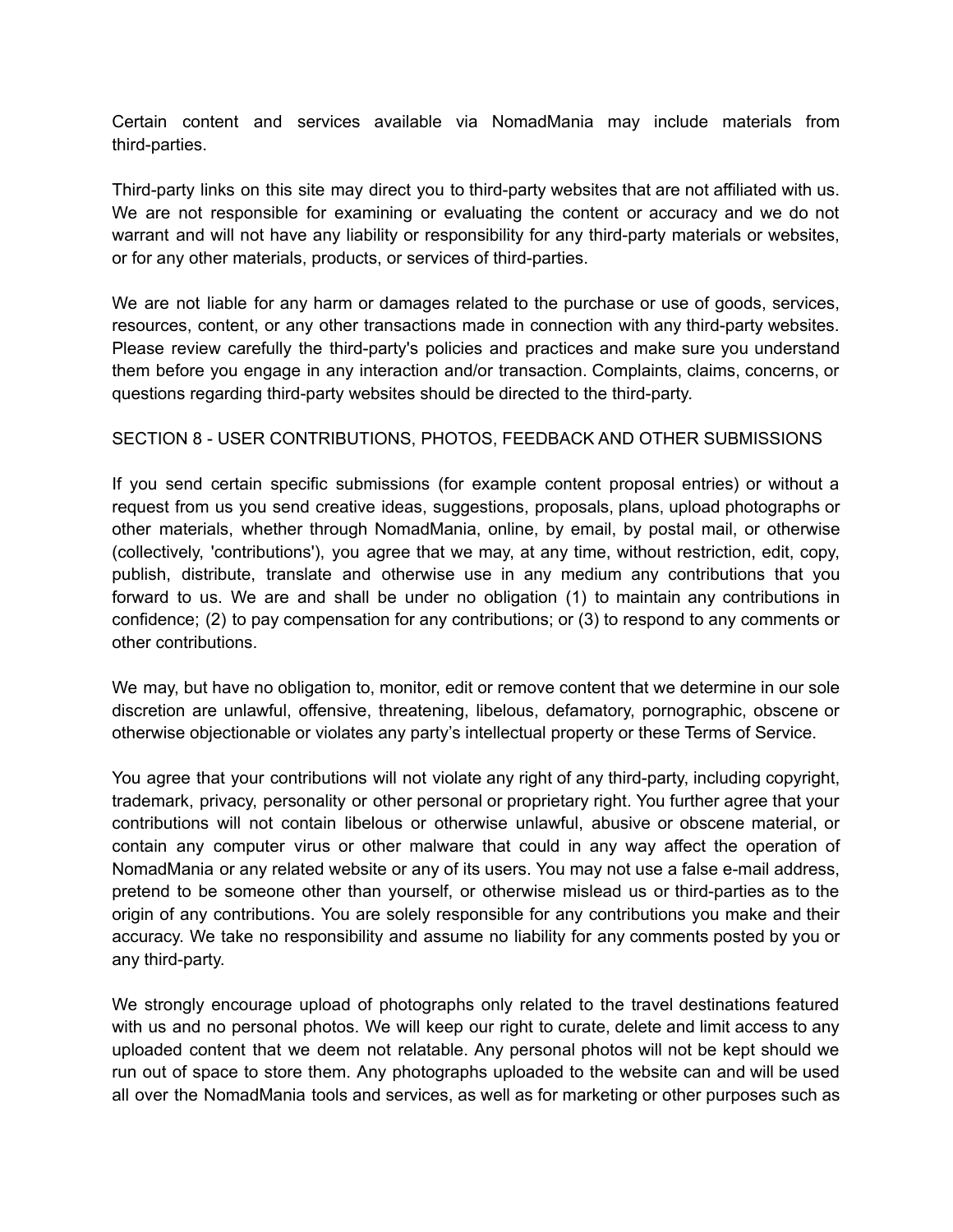(but not limited to) Social Media posts. We will do our best to credit any author but will not be liable for not doing so.

### SECTION 9 - PERSONAL INFORMATION

Your submission of personal information through NomadMania is governed by our EU [GDPR](https://nomadmania.travel/gdpr.html) [Privacy](https://nomadmania.travel/gdpr.html) Policy.

#### SECTION 10 - ERRORS, INACCURACIES AND OMISSIONS

Occasionally there may be information on NomadMania that contains typographical errors, inaccuracies or omissions that may relate to any of the content provided by us. We reserve the right to correct any errors, inaccuracies or omissions, and to change or update information.

We undertake no obligation to update, amend or clarify information on NomadMania, except as required by law. No specified update or refresh date applied on NomadMania should be taken to indicate that all information on NomadMania has been modified or updated.

# SECTION 11 - PROHIBITED USES

In addition to other prohibitions as set forth in the Terms of Service, you are prohibited from using the site or its content:

(a) for any unlawful purpose; (b) to solicit others to perform or participate in any unlawful acts; (c) to violate any international, federal, provincial or state regulations, rules, laws, or local ordinances; (d) to infringe upon or violate our intellectual property rights or the intellectual property rights of others; (e) to harass, abuse, insult, harm, defame, slander, disparage, intimidate, or discriminate based on gender, sexual orientation, religion, ethnicity, race, age, national origin, or disability; (f) to submit false or misleading information;

(g) to upload or transmit viruses or any other type of malicious code that will or may be used in any way that will affect the functionality or operation of the Service or of any related website, other websites, or the Internet; (h) to collect or track the personal information of others; (i) to spam, phish, pharm, pretext, spider, crawl, or scrape; (j) for any obscene or immoral purpose; or (k) to interfere with or circumvent the security features of the Service or any related website, other websites, or the Internet. We reserve the right to terminate your use of the Service or any related website for violating any of the prohibited uses.

# SECTION 12 - DISCLAIMER OF WARRANTIES; LIMITATION OF LIABILITY

We do not guarantee, represent or warrant that your use of our service will be uninterrupted, timely, secure or error-free.

We do not warrant that the results that may be obtained from the use of the service will be accurate or reliable.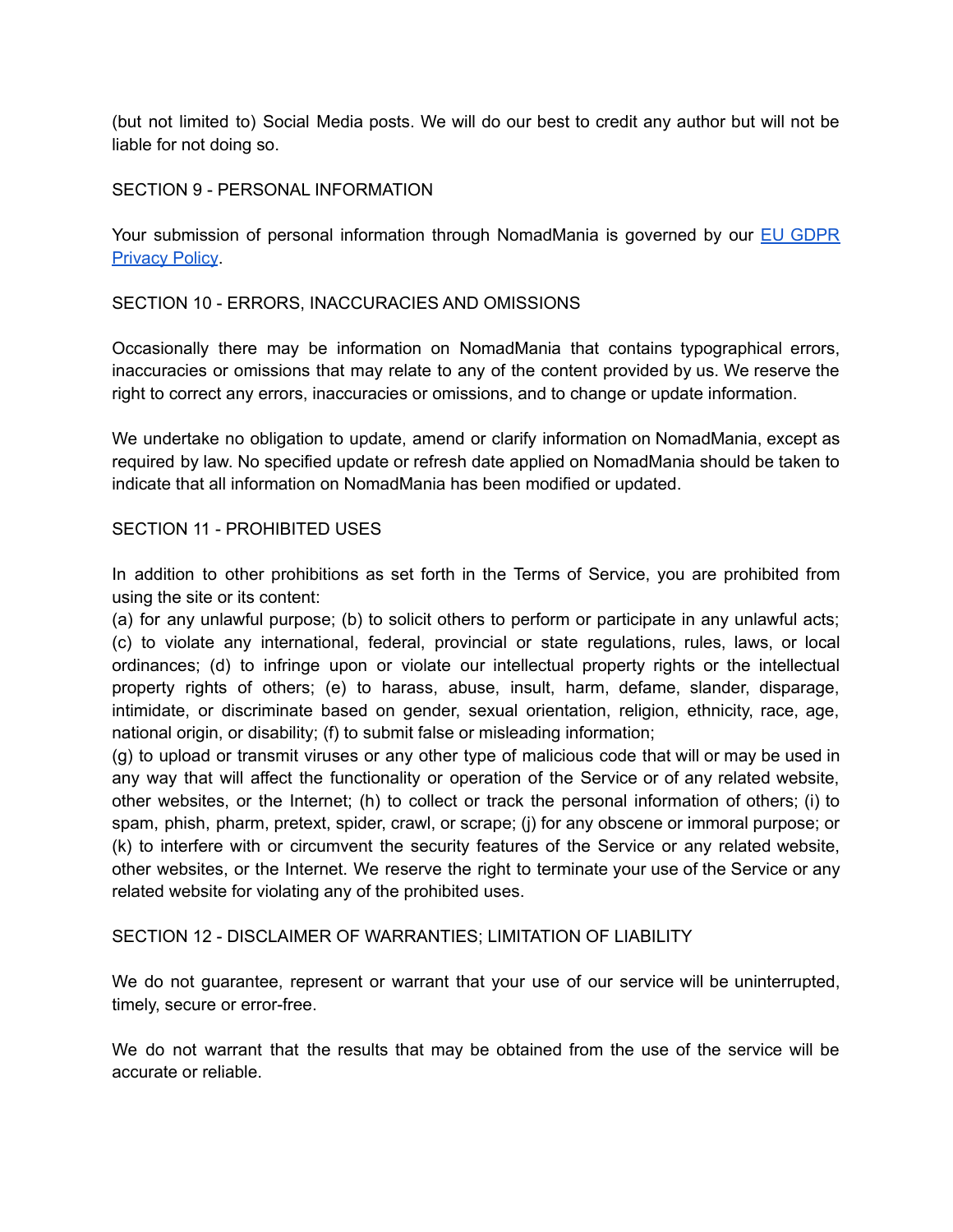You agree that from time to time we may remove the service for indefinite periods of time or cancel the service at any time, without notice to you.

You expressly agree that your use of, or inability to use, the service is at your sole risk. The service and all content delivered to you through NomadMania are (except as expressly stated by us) provided 'as is' and 'as available' for your use, without any representation, warranties or conditions of any kind, either express or implied.

In no case shall NomadMania, our directors, officers, employees, affiliates, agents, contractors, interns, suppliers, service providers or licensors be liable for any injury, loss, claim, or any direct, indirect, incidental, punitive, special, or consequential damages of any kind, including, without limitation lost profits, lost revenue, lost savings, loss of data, replacement costs, or any similar damages, whether based in contract, tort (including negligence), strict liability or otherwise, arising from your use of any of the service, or for any other claim related in any way to your use of the service, including, but not limited to, any errors or omissions in any content, or any loss or damage of any kind incurred as a result of the use of the service or any content (or product) posted, transmitted, or otherwise made available via the service, even if advised of their possibility.

Because some states or jurisdictions do not allow the exclusion or the limitation of liability for consequential or incidental damages, in such states or jurisdictions, our liability shall be limited to the maximum extent permitted by law.

You agree and are aware that NomadMania is a club with absolutely voluntary membership and as such it implies that all its members agree to all geographical, non-geographical, country or travel related content, including borders, names, split of the world and other map related content. While we do not intend to insult nor disregard anyone, we shall not be reliable to any personally taken insults or disagreements based on the informational travelling content provided by us.

Further, you agree thatNomadMania and our parent, subsidiaries, affiliates, partners, officers, directors, agents, contractors, licensors, service providers, subcontractors, suppliers, interns and employees, are to be treated with respect and not bullied by any voluntary action. In regard to this, by accepting these Terms and Conditions, you also agree to get familiar and to respect full content of our short Code of [Conduct](https://nomadmania.travel/code-conduct/).

# SECTION 13 - INDEMNIFICATION

You agree to indemnify, defend and hold harmless NomadMania and our parent, subsidiaries, affiliates, partners, officers, directors, agents, contractors, licensors, service providers, subcontractors, suppliers, interns and employees, harmless from any claim or demand, including reasonable attorneys' fees, made by any third-party due to or arising out of your breach of these Terms of Service or the documents they incorporate by reference, or your violation of any law or the rights of a third-party.

### SECTION 14 - SEVERABILITY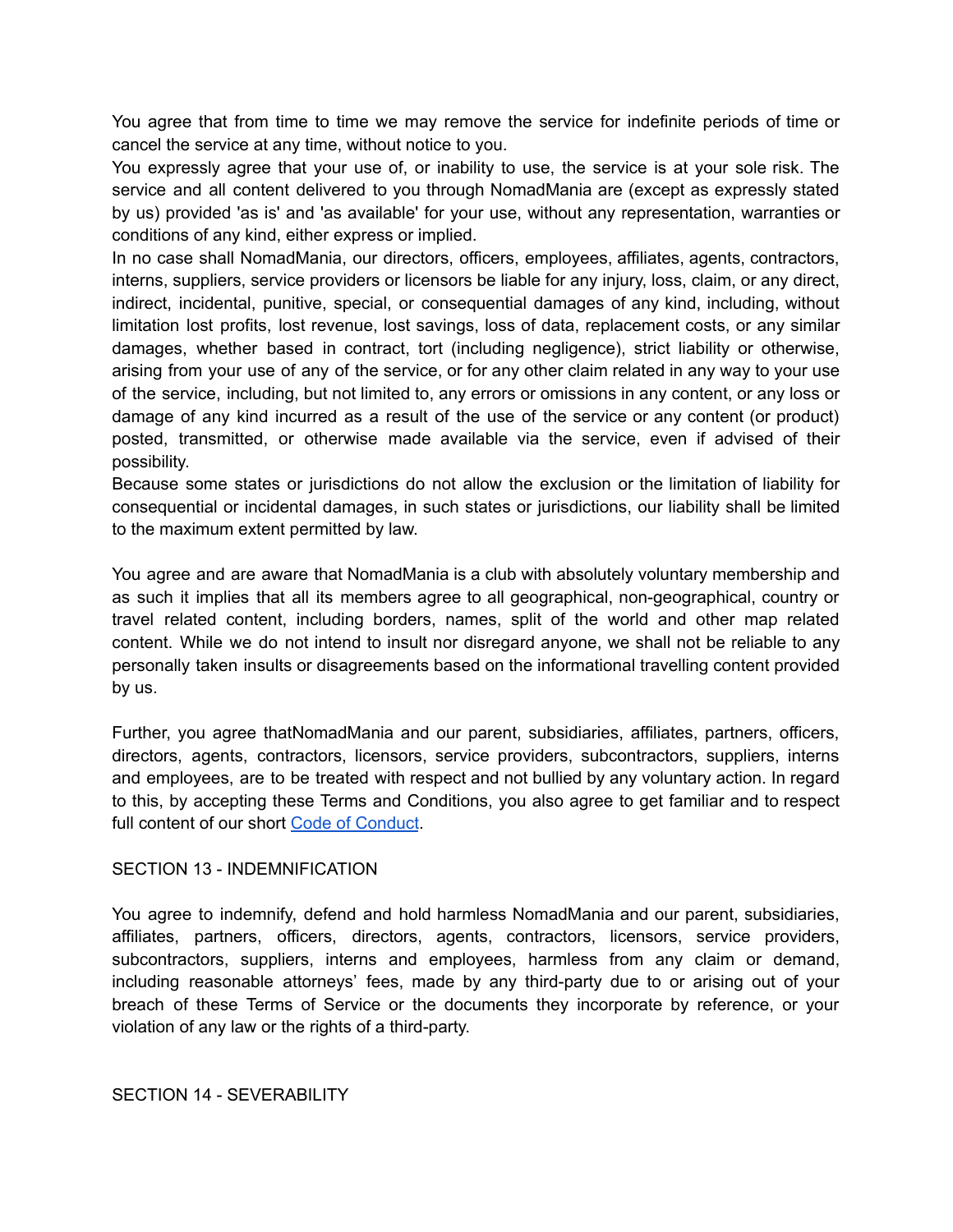In the event that any provision of these Terms of Service is determined to be unlawful, void or unenforceable, such provision shall nonetheless be enforceable to the fullest extent permitted by applicable law, and the unenforceable portion shall be deemed to be severed from these Terms of Service, such determination shall not affect the validity and enforceability of any other remaining provisions.

# SECTION 15 - TERMINATION

The obligations and liabilities of the parties incurred prior to the termination date shall survive the termination of this agreement for all purposes.

These Terms of Service are effective unless and until terminated by either you or us. You may terminate these Terms of Service at any time by notifying us that you no longer wish to use our services and products, or when you cease using our site.

If in our sole judgment you fail, or we suspect that you have failed, to comply with any term or provision of these Terms of Service, we also may terminate this agreement at any time without notice; and/or accordingly may deny you access to our Services (or any part thereof).

# SECTION 16 - ENTIRE AGREEMENT

The failure of us to exercise or enforce any right or provision of these Terms of Service shall not constitute a waiver of such right or provision.

These Terms of Service and any policies or operating rules posted by us on this site or in respect to The Service constitutes the entire agreement and understanding between you and us and govern your use of the Service, superseding any prior or contemporaneous agreements, communications and proposals, whether oral or written, between you and us (including, but not limited to, any prior versions of the Terms of Service).

Any ambiguities in the interpretation of these Terms of Service shall not be construed against the drafting party.

# SECTION 17 - GOVERNING LAW

These Terms of Service and any separate agreements whereby we provide you Services shall be governed by and construed in accordance with the laws of Greece.

# SECTION 18 - CHANGES TO TERMS OF SERVICE

You can review the most current version of the Terms of Service at any time at this page.